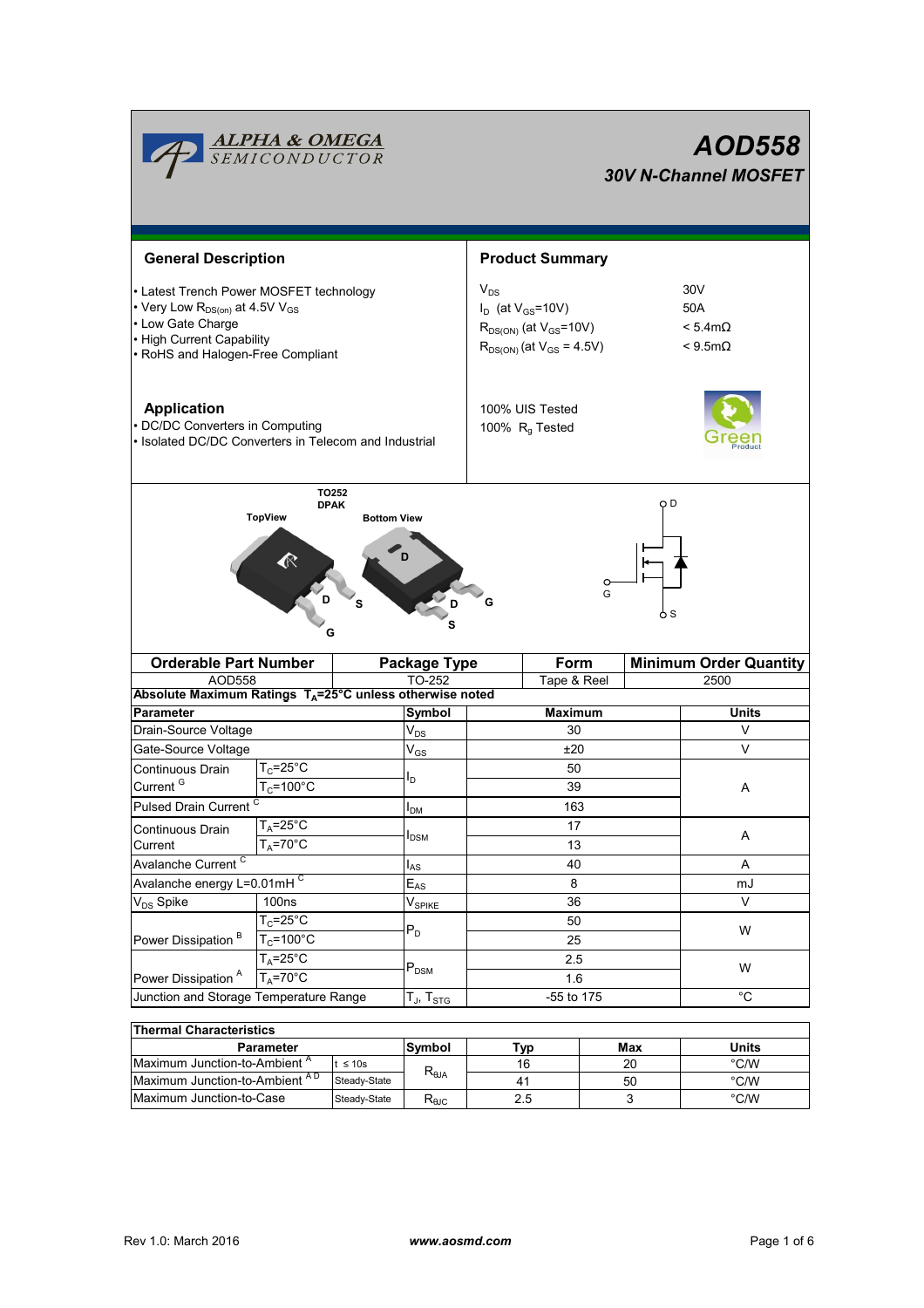

#### **Electrical Characteristics (TJ=25°C unless otherwise noted)**

| <b>Symbol</b>                           | <b>Parameter</b>                                   | <b>Conditions</b>                                                                                         | Min                 | Typ | Max            | <b>Units</b> |           |  |  |
|-----------------------------------------|----------------------------------------------------|-----------------------------------------------------------------------------------------------------------|---------------------|-----|----------------|--------------|-----------|--|--|
| <b>STATIC PARAMETERS</b>                |                                                    |                                                                                                           |                     |     |                |              |           |  |  |
| BV <sub>DSS</sub>                       | Drain-Source Breakdown Voltage                     | $I_D = 250 \mu A$ , $V_{GS} = 0V$                                                                         |                     | 30  |                |              | $\vee$    |  |  |
| $I_{DSS}$                               |                                                    | $V_{DS}$ =30V, $V_{GS}$ =0V                                                                               |                     |     |                | 1            |           |  |  |
|                                         | Zero Gate Voltage Drain Current                    |                                                                                                           | $T_i = 55^{\circ}C$ |     |                | 5            | μA        |  |  |
| $I_{GSS}$                               | Gate-Body leakage current                          | $V_{DS}$ =0V, $V_{GS}$ = ±20V                                                                             |                     |     |                | 100          | nA        |  |  |
| $\mathsf{V}_{\mathsf{GS}(\mathsf{th})}$ | Gate Threshold Voltage                             | $V_{DS} = V_{GS}$ , $I_D = 250 \mu A$                                                                     |                     | 1.6 | $\overline{2}$ | 2.4          | $\vee$    |  |  |
|                                         |                                                    | $V_{GS}$ =10V, $I_D$ =20A                                                                                 |                     |     | 4.3            | 5.4          | $m\Omega$ |  |  |
| $R_{DS(ON)}$                            | Static Drain-Source On-Resistance                  |                                                                                                           | $T_{\rm J}$ =125°C  |     | 5.4            | 6.8          |           |  |  |
|                                         |                                                    | $V_{GS} = 4.5V$ , $I_D = 20A$                                                                             |                     |     | 7.5            | 9.5          | $m\Omega$ |  |  |
| $g_{FS}$                                | <b>Forward Transconductance</b>                    | $V_{DS}$ =5V, $I_D$ =20A                                                                                  |                     | 91  |                | S            |           |  |  |
| $V_{SD}$                                | Diode Forward Voltage                              | $I_S = 1A$ , $V_{GS} = 0V$                                                                                |                     | 0.7 | 1              | $\vee$       |           |  |  |
| $I_{\rm S}$                             | Maximum Body-Diode Continuous Current <sup>G</sup> |                                                                                                           |                     |     | 50             | A            |           |  |  |
|                                         | <b>DYNAMIC PARAMETERS</b>                          |                                                                                                           |                     |     |                |              |           |  |  |
| $C_{iss}$                               | Input Capacitance                                  |                                                                                                           |                     |     | 1187           |              | pF        |  |  |
| $C_{\rm oss}$                           | <b>Output Capacitance</b>                          | $V_{GS}$ =0V, $V_{DS}$ =15V, f=1MHz                                                                       |                     |     | 483            |              | pF        |  |  |
| $C_{\rm rss}$                           | Reverse Transfer Capacitance                       |                                                                                                           |                     | 60  |                | pF           |           |  |  |
| $R_{q}$                                 | Gate resistance                                    | $V_{GS}$ =0V, $V_{DS}$ =0V, f=1MHz                                                                        |                     | 0.7 | 1.5            | 2.3          | $\Omega$  |  |  |
| <b>SWITCHING PARAMETERS</b>             |                                                    |                                                                                                           |                     |     |                |              |           |  |  |
| $Q_g(10V)$                              | <b>Total Gate Charge</b>                           | $V_{GS}$ =10V, $V_{DS}$ =15V, $I_D$ =20A                                                                  |                     |     | 18             |              | nC        |  |  |
| $Q_g(4.5V)$                             | <b>Total Gate Charge</b>                           |                                                                                                           |                     |     | 8.8            |              | nC        |  |  |
| $Q_{gs}$                                | Gate Source Charge                                 |                                                                                                           |                     |     | 4.1            |              | nС        |  |  |
| $Q_{gd}$                                | Gate Drain Charge                                  |                                                                                                           |                     |     | 3.6            |              | nC        |  |  |
| $t_{D(0n)}$                             | Turn-On DelayTime                                  | $V_{\text{GS}}$ =10V, V <sub>DS</sub> =15V, R <sub>L</sub> =0.75 $\Omega$ ,<br>$R_{\text{GEN}} = 3\Omega$ |                     |     | 7.3            |              | ns        |  |  |
| t,                                      | Turn-On Rise Time                                  |                                                                                                           |                     |     | 10.5           |              | ns        |  |  |
| $t_{D(off)}$                            | Turn-Off DelayTime                                 |                                                                                                           |                     |     | 21.8           |              | ns        |  |  |
| $\mathfrak{t}_{\mathsf{f}}$             | <b>Turn-Off Fall Time</b>                          |                                                                                                           |                     |     | 5              |              | ns        |  |  |
| $\mathfrak{t}_{\text{rr}}$              | Body Diode Reverse Recovery Time                   | $I_F$ =20A, dl/dt=500A/ $\mu$ s                                                                           |                     |     | 14.7           |              | ns        |  |  |
| $Q_{rr}$                                | Body Diode Reverse Recovery Charge                 | $I_F$ =20A, dl/dt=500A/us                                                                                 |                     |     | 24             |              | nC        |  |  |

A. The value of R<sub>ata</sub> is measured with the device mounted on 1in<sup>2</sup> FR-4 board with 2oz. Copper, in a still air environment with T<sub>A</sub> =25°C. The Power dissipation  $\widetilde{P}_{DSM}$  is based on R  $_{\thetaJA}$  and the maximum allowed junction temperature of 150°C. The value in any given application depends on the user's specific board design, and the maximum temperature of 175°C may be used if the PCB allows it.

B. The power dissipation P<sub>D</sub> is based on T<sub>J(MAX)</sub>=175°C, using junction-to-case thermal resistance, and is more useful in setting the upper<br>dissipation limit for cases where additional heatsinking is used.<br>C. Single puls

D. The R<sub>s∪A</sub> is the sum of the thermal impedance from junction to case R<sub>s∪C</sub> and case to ambient.<br>E. The static characteristics in Figures 1 to 6 are obtained using <300µs pulses, duty cycle 0.5% max.<br>F. These curves are a maximum junction temperature of  $T_{J(MAX)}$ =175° C. The SOA curve provides a single pulse rating.

G. The maximum current rating is package limited.

H. These tests are performed with the device mounted on 1 in<sup>2</sup> FR-4 board with 2oz. Copper, in a still air environment with T<sub>A</sub>=25°C.

APPLICATIONS OR USE AS CRITICAL COMPONENTS IN LIFE SUPPORT DEVICES OR SYSTEMS ARE NOT AUTHORIZED. AOS DOES NOT ASSUME ANY LIABILITY ARISING OUT OF SUCH APPLICATIONS OR USES OF ITS PRODUCTS. AOS RESERVES THE RIGHT TO IMPROVE PRODUCT DESIGN,FUNCTIONS AND RELIABILITY WITHOUT NOTICE.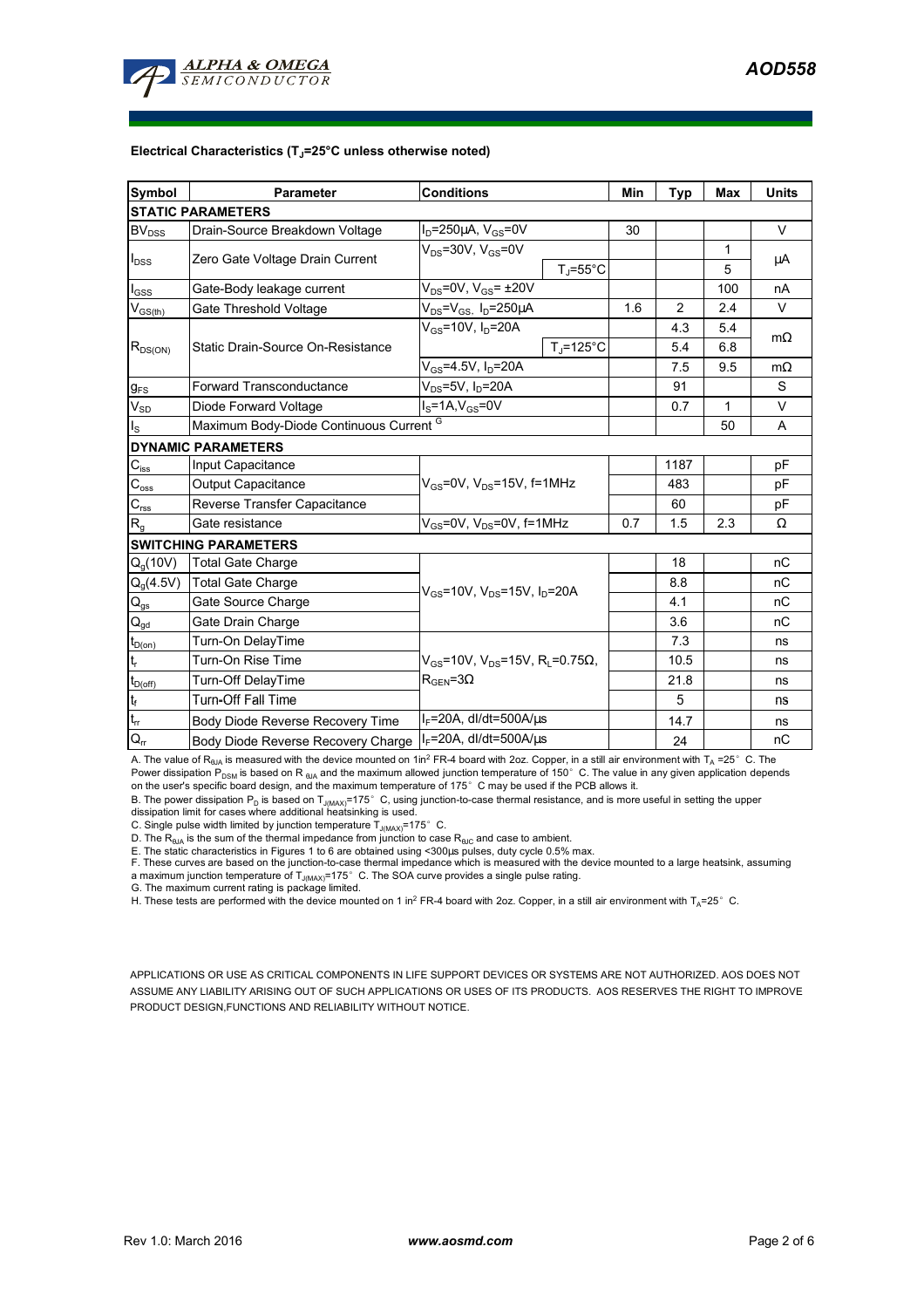

### **TYPICAL ELECTRICAL AND THERMAL CHARACTERISTICS**



**(Note E)**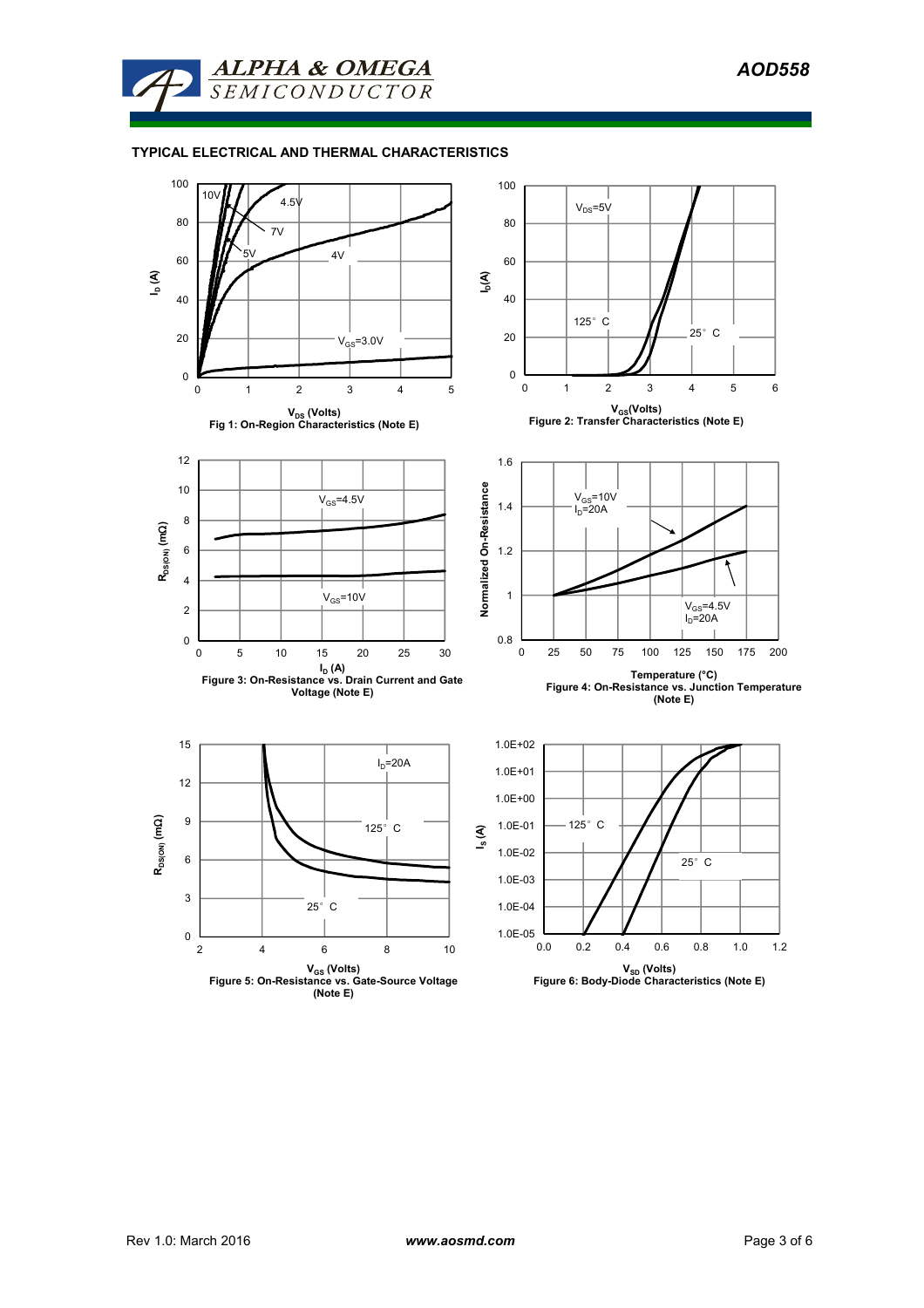

### **TYPICAL ELECTRICAL AND THERMAL CHARACTERISTICS**



**Figure 11: Normalized Maximum Transient Thermal Impedance (Note F)**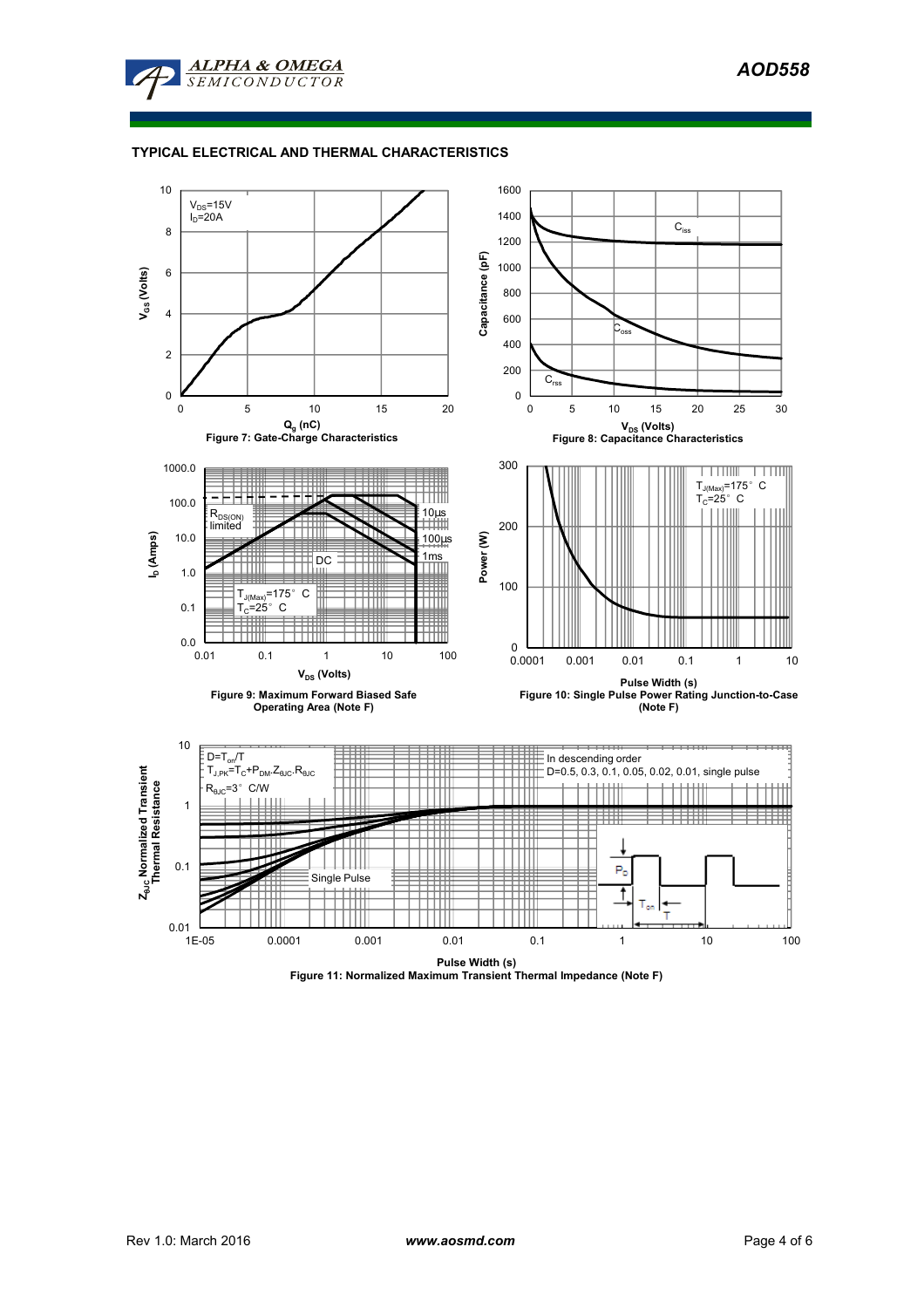

### **TYPICAL ELECTRICAL AND THERMAL CHARACTERISTICS**



**Pulse Width (s) Figure 14: Single Pulse Power Rating Junction-to-Ambient (Note H)**